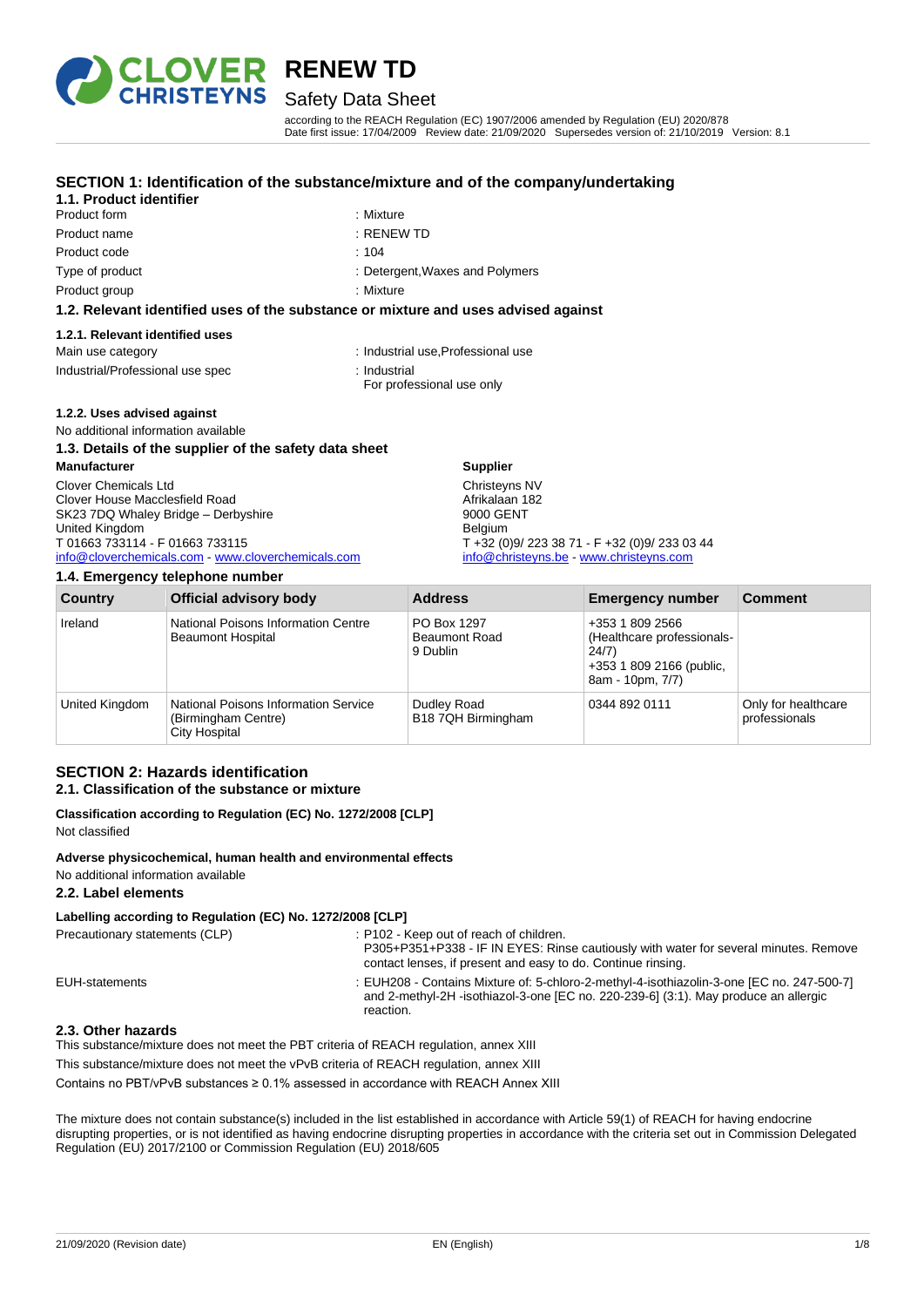### Safety Data Sheet

according to the REACH Regulation (EC) 1907/2006 amended by Regulation (EU) 2020/878

#### **SECTION 3: Composition/information on ingredients**

**3.1. Substances**

#### Not applicable

#### **3.2. Mixtures**

| <b>Name</b>                                                                                                                            | <b>Product identifier</b>                                                                                 | $\%$  | <b>Classification according to</b><br><b>Requlation (EC) No. 1272/2008</b><br>[CLP]                                                                                                                                               |
|----------------------------------------------------------------------------------------------------------------------------------------|-----------------------------------------------------------------------------------------------------------|-------|-----------------------------------------------------------------------------------------------------------------------------------------------------------------------------------------------------------------------------------|
| Mixture of: 5-chloro-2-methyl-4-isothiazolin-3-one [EC<br>no. 247-500-7] and 2-methyl-2H -isothiazol-3-one [EC<br>no. 220-239-61 (3:1) | CAS-no: 55965-84-9<br>Einecs nr: 611-341-5<br>EG annex nr: 613-167-00-5<br>REACH-no: 01-2120764691-<br>48 | < 0.1 | Acute Tox. 2 (Inhalation), H330<br>Acute Tox. 2 (Dermal), H310<br>Acute Tox. 3 (Oral), H301<br>Skin Corr. 1C, H314<br>Eye Dam. 1, H318<br>Skin Sens. 1A, H317<br>Aquatic Acute 1, H400 (M=100)<br>Aquatic Chronic 1, H410 (M=100) |

| <b>Specific concentration limits:</b>                                                                                                    |                                                                                                           |                                                                                                                                                                                                                        |  |
|------------------------------------------------------------------------------------------------------------------------------------------|-----------------------------------------------------------------------------------------------------------|------------------------------------------------------------------------------------------------------------------------------------------------------------------------------------------------------------------------|--|
| <b>Name</b>                                                                                                                              | <b>Product identifier</b>                                                                                 | <b>Specific concentration limits</b>                                                                                                                                                                                   |  |
| Mixture of: 5-chloro-2-methyl-4-isothiazolin-3-one [EC<br>no. 247-500-7] and 2-methyl-2H -isothiazol-3-one [EC<br>  no. 220-239-6] (3:1) | CAS-no: 55965-84-9<br>Einecs nr: 611-341-5<br>EG annex nr: 613-167-00-5<br>REACH-no: 01-2120764691-<br>48 | $(0.0015 \leq C \leq 100)$ Skin Sens. 1A, H317<br>$(0.06 ≤ C < 0.6)$ Eye Irrit. 2, H319<br>$(0.06 \leq C < 0.6)$ Skin Irrit. 2, H315<br>(0.6 ≤C ≤ 100) Eye Dam. 1, H318<br>$(0.6 \leq C \leq 100)$ Skin Corr. 1C, H314 |  |

Full text of H- and EUH-statements: see section 16

### **SECTION 4: First aid measures**

| 4.1. Description of first aid measures                                                                                    |                                                                                                                                                                          |
|---------------------------------------------------------------------------------------------------------------------------|--------------------------------------------------------------------------------------------------------------------------------------------------------------------------|
| General advice                                                                                                            | : Never give anything by mouth to an unconscious person. If you feel unwell, seek medical<br>advice (show the label where possible).                                     |
| Inhalation                                                                                                                | : Allow affected person to breathe fresh air. Allow the victim to rest.                                                                                                  |
| Skin contact                                                                                                              | : Remove affected clothing and wash all exposed skin area with mild soap and water,<br>followed by warm water rinse.                                                     |
| Eye contact                                                                                                               | : Rinse immediately with plenty of water. Obtain medical attention if pain, blinking or redness<br>persists.                                                             |
| Ingestion                                                                                                                 | : Rinse mouth. Do NOT induce vomiting. Obtain emergency medical attention.                                                                                               |
| 4.2. Most important symptoms and effects, both acute and delayed                                                          |                                                                                                                                                                          |
| Acute effects skin                                                                                                        | : mild skin irritation.                                                                                                                                                  |
| Acute effects eyes                                                                                                        | : May cause eye irritation. Redness.                                                                                                                                     |
| Acute effects oral route                                                                                                  | : May cause irritation to the digestive tract.                                                                                                                           |
| 4.3. Indication of any immediate medical attention and special treatment needed<br>No additional information available    |                                                                                                                                                                          |
| <b>SECTION 5: Firefighting measures</b><br>5.1. Extinguishing media<br>Suitable extinguishing media                       | : Water.                                                                                                                                                                 |
| 5.2. Special hazards arising from the substance or mixture                                                                |                                                                                                                                                                          |
| Hazardous decomposition products in case of fire                                                                          | : Toxic fumes may be released. Carbon dioxide. Carbon monoxide.                                                                                                          |
| 5.3. Advice for firefighters                                                                                              |                                                                                                                                                                          |
| Firefighting instructions                                                                                                 | : Use water spray or fog for cooling exposed containers. Exercise caution when fighting any<br>chemical fire. Prevent fire fighting water from entering the environment. |
| Protection during firefighting                                                                                            | : Do not enter fire area without proper protective equipment, including respiratory protection.                                                                          |
| <b>SECTION 6: Accidental release measures</b><br>6.1. Personal precautions, protective equipment and emergency procedures |                                                                                                                                                                          |

| 6.1.1. For non-emergency personnel |                                              |
|------------------------------------|----------------------------------------------|
| Emergency procedures               | : Evacuate unnecessary personnel.            |
| 6.1.2. For emergency responders    |                                              |
| Protective equipment               | : Equip cleanup crew with proper protection. |
| Emergency procedures               | : Ventilate area.                            |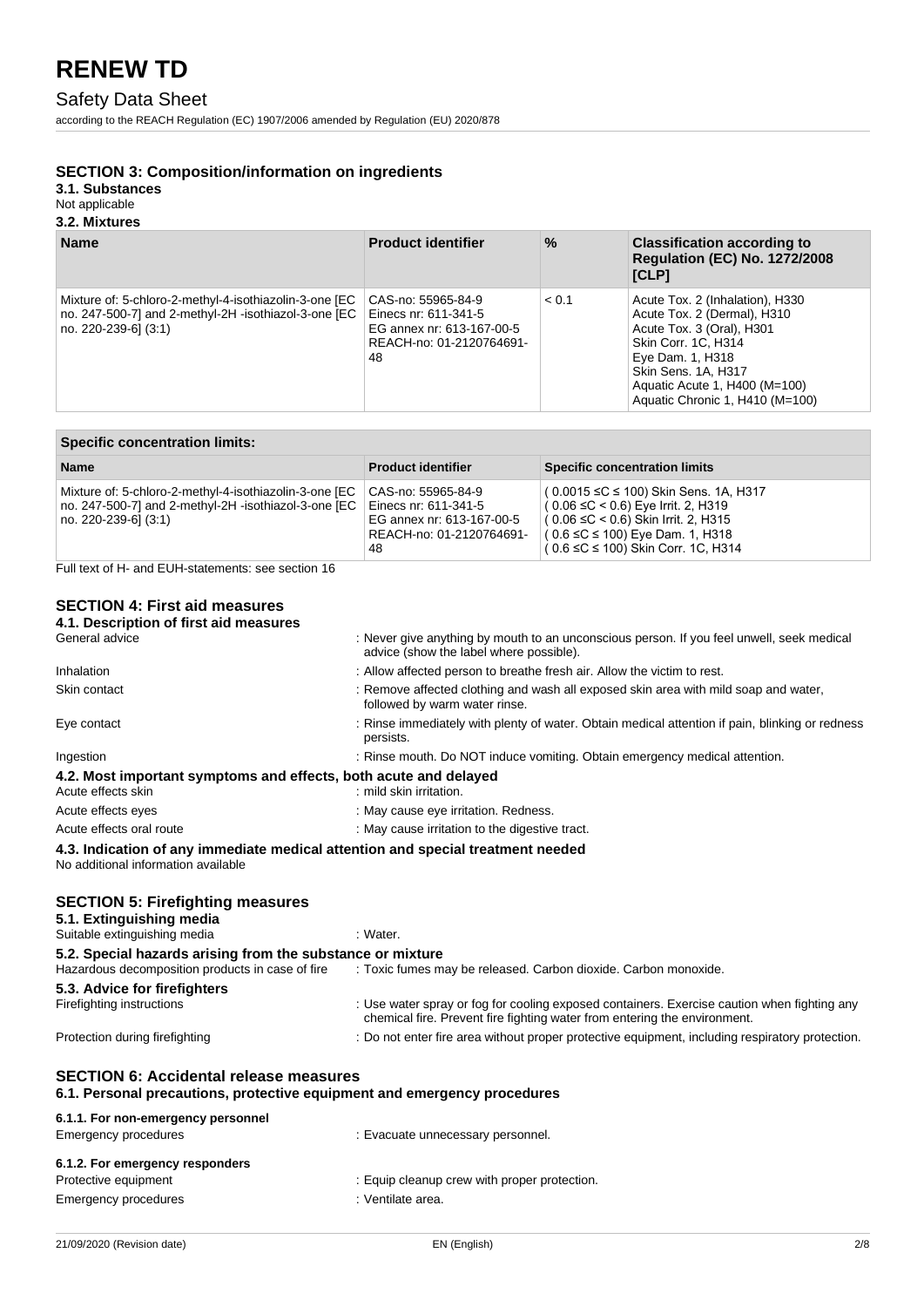## Safety Data Sheet

according to the REACH Regulation (EC) 1907/2006 amended by Regulation (EU) 2020/878

#### **6.2. Environmental precautions**

Prevent entry to sewers and public waters. Notify authorities if liquid enters sewers or public waters.

**6.3. Methods and material for containment and cleaning up**

Methods for cleaning up : Soak up spills with inert solids, such as clay or diatomaceous earth as soon as possible. Collect spillage. Store away from other materials.

#### **6.4. Reference to other sections**

See Section 8. Exposure controls and personal protection.

#### **SECTION 7: Handling and storage**

**7.1. Precautions for safe handling**<br>Precautions for safe handling

: Wash hands and other exposed areas with mild soap and water before eating, drinking or smoking and when leaving work. Provide good ventilation in process area to prevent formation of vapour.

#### **7.2. Conditions for safe storage, including any incompatibilities**

Storage conditions **Storage conditions** : Keep container tightly closed.

- 
- Incompatible products in the strong bases. Strong acids.
- Packaging materials **Packaging materials** : polyethylene. stainless steel.

#### **7.3. Specific end use(s)**

No additional information available

#### **SECTION 8: Exposure controls/personal protection 8.1. Control parameters**

**8.1.1 National occupational exposure and biological limit values** No additional information available

#### **8.1.2. Recommended monitoring procedures**

No additional information available **8.1.3. Air contaminants formed**

No additional information available

#### **8.1.4. DNEL and PNEC**

No additional information available

#### **8.1.5. Control banding**

No additional information available **8.2. Exposure controls**

#### **8.2.1. Appropriate engineering controls**

No additional information available

### **8.2.2. Personal protection equipment**

**Personal protective equipment:**

Avoid all unnecessary exposure.

**Personal protective equipment symbol(s):**



#### **8.2.2.1. Eye and face protection**

**Eye protection:** Safety glasses. Chemical goggles or safety glasses

#### **8.2.2.2. Skin protection**

**Hand protection:** Protective gloves. Wear protective gloves.

## **8.2.2.3. Respiratory protection**

No additional information available

#### **8.2.2.4. Thermal hazards** No additional information available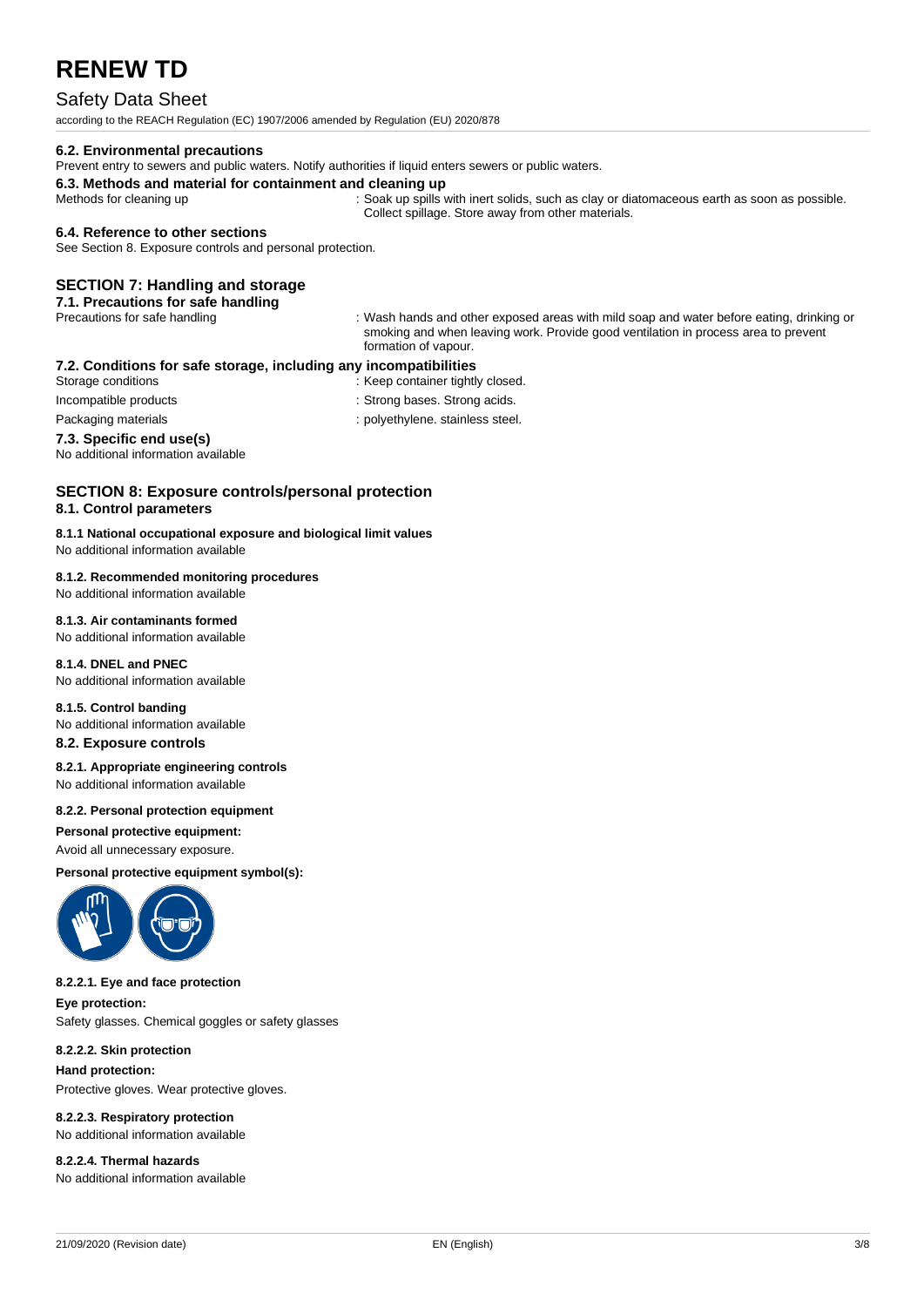## Safety Data Sheet

according to the REACH Regulation (EC) 1907/2006 amended by Regulation (EU) 2020/878

#### **8.2.3. Environmental exposure controls**

#### **Other information:**

Do not eat, drink or smoke during use.

### **SECTION 9: Physical and chemical properties**

| 9.1. Information on basic physical and chemical properties |                        |
|------------------------------------------------------------|------------------------|
| Physical state                                             | : Liquid               |
| Colour                                                     | $:$ Pink.              |
| Physical state/form                                        | : Liquid.              |
| Odour                                                      | : Floral               |
| Odour threshold                                            | : Not available        |
| Melting point/range                                        | ∴ ∩ °C                 |
| Freezing point                                             | : Not available        |
| Boiling point/Boiling range                                | : 100 $^{\circ}$ C     |
| Flammability                                               | : Non flammable.       |
| <b>Explosive limits</b>                                    | : Not available        |
| Lower explosion limit                                      | : Not available        |
| Upper explosion limit                                      | : Not available        |
| Flash point                                                | : Not available        |
| Autoignition temperature                                   | : Not available        |
| Decomposition temperature                                  | : Not available        |
| рH                                                         | $:8 - 9$               |
| Viscosity, kinematic                                       | : Not available        |
| Solubility                                                 | : Miscible with water. |
| Partition coefficient n-octanol/water (Log Kow)            | : Not available        |
| Vapour pressure                                            | : Not available        |
| Vapour pressure at 50 °C                                   | : Not available        |
| Density                                                    | : Not available        |
| Relative density                                           | :1.009                 |
| Relative vapour density at 20 °C                           | : Not available        |
| Particle characteristics                                   | : Not applicable       |

#### **9.2. Other information**

#### **9.2.1. Information with regard to physical hazard classes** No additional information available

| 9.2.2. Other safety characteristics |          |
|-------------------------------------|----------|
| VOC content                         | ∶ 20 g/l |

### **SECTION 10: Stability and reactivity**

**10.1. Reactivity** Stable under normal conditions. **10.2. Chemical stability** Stable under normal conditions. **10.3. Possibility of hazardous reactions** No dangerous reactions known under normal conditions of use. **10.4. Conditions to avoid** Extremely high or low temperatures. **10.5. Incompatible materials** Strong acids. Strong bases. **10.6. Hazardous decomposition products** fume. Carbon monoxide. Carbon dioxide.

### **SECTION 11: Toxicological information**

**11.1. Information on hazard classes as defined in Regulation (EC) No 1272/2008** Acute toxicity (oral) **Example 2** : Not classified

| Acute toxicity (dermal)     | : Not classified |
|-----------------------------|------------------|
| Acute toxicity (inhalation) | : Not classified |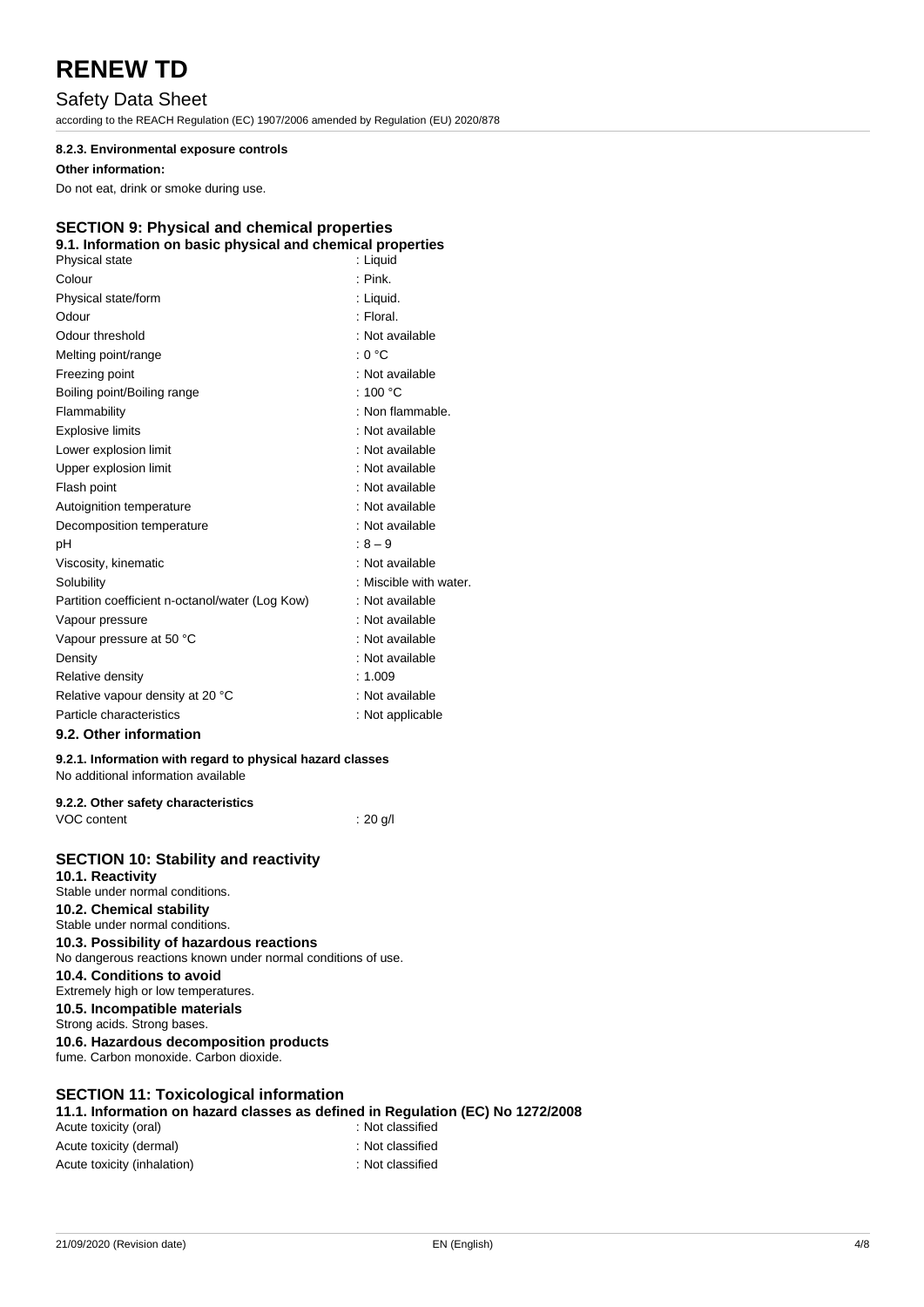## Safety Data Sheet

according to the REACH Regulation (EC) 1907/2006 amended by Regulation (EU) 2020/878

| 6] (3:1) (55965-84-9)                                        | Mixture of: 5-chloro-2-methyl-4-isothiazolin-3-one [EC no. 247-500-7] and 2-methyl-2H-isothiazol-3-one [EC no. 220-239- |  |
|--------------------------------------------------------------|-------------------------------------------------------------------------------------------------------------------------|--|
| LD50 oral rat                                                | 64 mg/kg                                                                                                                |  |
| LD50 dermal rat                                              | 87.12 mg/kg                                                                                                             |  |
| LD50 dermal rabbit                                           | 78 mg/kg                                                                                                                |  |
| LC50 Inhalation - Rat                                        | $0.33$ mg/l/4h                                                                                                          |  |
| LC50 Inhalation - Rat (Dust/Mist)                            | 0.33 mg/l/4h                                                                                                            |  |
| Skin corrosion/irritation                                    | : Not classified                                                                                                        |  |
|                                                              | $pH: 8 - 9$                                                                                                             |  |
| Additional information                                       | : Based on available data, the classification criteria are not met                                                      |  |
| Serious eye damage/irritation                                | : Not classified                                                                                                        |  |
|                                                              | $pH: 8 - 9$                                                                                                             |  |
| Additional information                                       | : Based on available data, the classification criteria are not met                                                      |  |
| Respiratory or skin sensitisation                            | : Not classified                                                                                                        |  |
| Additional information                                       | : Based on available data, the classification criteria are not met                                                      |  |
| Germ cell mutagenicity                                       | : Not classified                                                                                                        |  |
| Additional information                                       | : Based on available data, the classification criteria are not met                                                      |  |
| Carcinogenicity                                              | : Not classified                                                                                                        |  |
| Additional information                                       | : Based on available data, the classification criteria are not met                                                      |  |
| Reproductive toxicity                                        | : Not classified                                                                                                        |  |
| Additional information                                       | : Based on available data, the classification criteria are not met                                                      |  |
| STOT-single exposure                                         | : Not classified                                                                                                        |  |
| Additional information                                       | : Based on available data, the classification criteria are not met                                                      |  |
| STOT-repeated exposure                                       | : Not classified                                                                                                        |  |
| Additional information                                       | : Based on available data, the classification criteria are not met                                                      |  |
| Aspiration hazard<br>Additional information                  | : Not classified<br>: Based on available data, the classification criteria are not met                                  |  |
| 11.2. Information on other hazards                           |                                                                                                                         |  |
| 11.2.1. Endocrine disrupting properties                      |                                                                                                                         |  |
| No additional information available                          |                                                                                                                         |  |
| 11.2.2. Other information                                    |                                                                                                                         |  |
| Potential adverse human health effects and<br>symptoms       | : Based on available data, the classification criteria are not met                                                      |  |
| <b>SECTION 12: Ecological information</b>                    |                                                                                                                         |  |
| 12.1. Toxicity                                               |                                                                                                                         |  |
| Hazardous to the aquatic environment, short-term<br>(acute)  | : Not classified                                                                                                        |  |
| Hazardous to the aquatic environment, long-term<br>(chronic) | : Not classified                                                                                                        |  |
| Not rapidly degradable                                       |                                                                                                                         |  |
| 6] (3:1) (55965-84-9)                                        | Mixture of: 5-chloro-2-methyl-4-isothiazolin-3-one [EC no. 247-500-7] and 2-methyl-2H-isothiazol-3-one [EC no. 220-239- |  |
| LC50 - Fish [1]                                              | 0.19 mg/l Rainbow trout                                                                                                 |  |
| LC50 - Fish [2]                                              | zonnebaars                                                                                                              |  |
| EC50 - Crustacea [1]                                         | $0.16$ mg/l                                                                                                             |  |
| EC50 - Other aquatic organisms [1]                           | 0.126 mg/l waterflea                                                                                                    |  |
| EC50 - Other aquatic organisms [2]                           | $0.003$ mg/l                                                                                                            |  |
| EC50 72h - Algae [1]                                         | $0.027$ mg/l                                                                                                            |  |
| ErC50 algae                                                  | 0.003 mg/l Skeletonema costatum                                                                                         |  |
| ErC50 other aquatic plants                                   | 0.018 mg/l selenastrum capricornutum                                                                                    |  |

NOEC chronic fish  $0.05 \text{ mg/l}$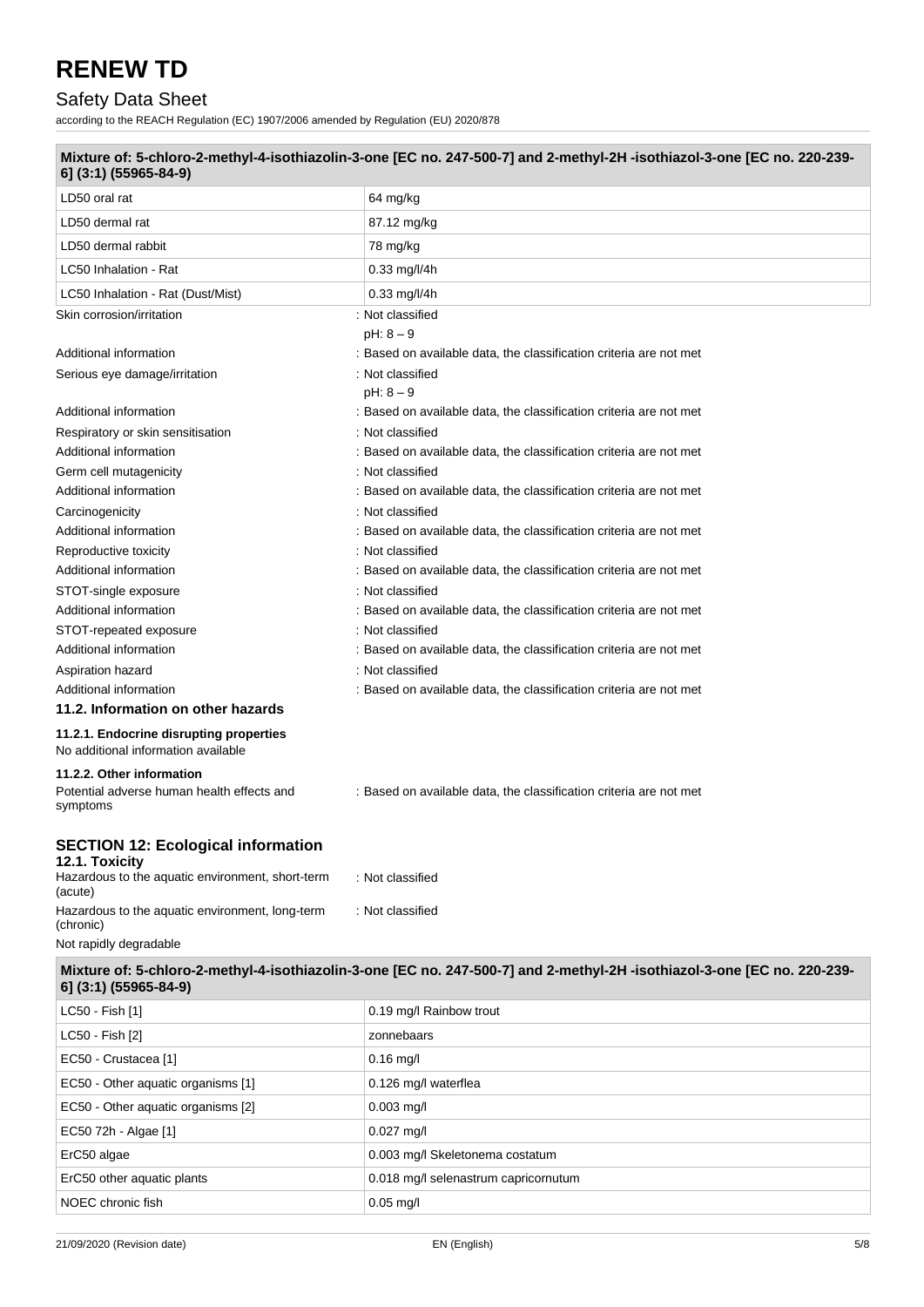## Safety Data Sheet

according to the REACH Regulation (EC) 1907/2006 amended by Regulation (EU) 2020/878

| Mixture of: 5-chloro-2-methyl-4-isothiazolin-3-one [EC no. 247-500-7] and 2-methyl-2H-isothiazol-3-one [EC no. 220-239-<br>6] (3:1) (55965-84-9)                                                 |                                                                                                                  |                                                                                                                                                                                                                                                                                                                                                                                  |  |  |
|--------------------------------------------------------------------------------------------------------------------------------------------------------------------------------------------------|------------------------------------------------------------------------------------------------------------------|----------------------------------------------------------------------------------------------------------------------------------------------------------------------------------------------------------------------------------------------------------------------------------------------------------------------------------------------------------------------------------|--|--|
| NOEC chronic crustacea                                                                                                                                                                           | $0.1$ mg/l                                                                                                       |                                                                                                                                                                                                                                                                                                                                                                                  |  |  |
| NOEC chronic algae                                                                                                                                                                               | $0.0014$ mg/l                                                                                                    |                                                                                                                                                                                                                                                                                                                                                                                  |  |  |
| 12.2. Persistence and degradability                                                                                                                                                              |                                                                                                                  |                                                                                                                                                                                                                                                                                                                                                                                  |  |  |
| <b>RENEW TD</b>                                                                                                                                                                                  |                                                                                                                  |                                                                                                                                                                                                                                                                                                                                                                                  |  |  |
| Persistence and degradability                                                                                                                                                                    | of a detergent manufacturer.                                                                                     | Biodegradable. The surfactant(s) contained in this preparation complies (comply) with the<br>biodegradability criteria as laid down in Regulation (EC) No. 648/2004 on detergents. Data<br>to support this assertion are held at the disposal of the competent authorities of the<br>Member States and will be made available to them, at their direct request or at the request |  |  |
| 12.3. Bioaccumulative potential                                                                                                                                                                  |                                                                                                                  |                                                                                                                                                                                                                                                                                                                                                                                  |  |  |
| <b>RENEW TD</b>                                                                                                                                                                                  |                                                                                                                  |                                                                                                                                                                                                                                                                                                                                                                                  |  |  |
| Bioaccumulative potential                                                                                                                                                                        | No bioaccumulation.                                                                                              |                                                                                                                                                                                                                                                                                                                                                                                  |  |  |
| Mixture of: 5-chloro-2-methyl-4-isothiazolin-3-one [EC no. 247-500-7] and 2-methyl-2H-isothiazol-3-one [EC no. 220-239-<br>6] (3:1) (55965-84-9)                                                 |                                                                                                                  |                                                                                                                                                                                                                                                                                                                                                                                  |  |  |
| Log Pow                                                                                                                                                                                          | 0.4                                                                                                              |                                                                                                                                                                                                                                                                                                                                                                                  |  |  |
| 12.4. Mobility in soil<br>No additional information available<br>12.5. Results of PBT and vPvB assessment                                                                                        |                                                                                                                  |                                                                                                                                                                                                                                                                                                                                                                                  |  |  |
| <b>RENEW TD</b>                                                                                                                                                                                  |                                                                                                                  |                                                                                                                                                                                                                                                                                                                                                                                  |  |  |
| This substance/mixture does not meet the PBT criteria of REACH regulation, annex XIII                                                                                                            |                                                                                                                  |                                                                                                                                                                                                                                                                                                                                                                                  |  |  |
| This substance/mixture does not meet the vPvB criteria of REACH regulation, annex XIII                                                                                                           |                                                                                                                  |                                                                                                                                                                                                                                                                                                                                                                                  |  |  |
| 12.6. Endocrine disrupting properties<br>No additional information available<br>12.7. Other adverse effects<br>Additional information                                                            | : Avoid release to the environment.                                                                              |                                                                                                                                                                                                                                                                                                                                                                                  |  |  |
| <b>SECTION 13: Disposal considerations</b><br>13.1. Waste treatment methods<br>Product/Packaging disposal recommendations<br>Waste / unused products<br><b>SECTION 14: Transport information</b> | : Dispose in a safe manner in accordance with local/national regulations.<br>: Avoid release to the environment. |                                                                                                                                                                                                                                                                                                                                                                                  |  |  |
| In accordance with ADR / IMDG / IATA                                                                                                                                                             |                                                                                                                  |                                                                                                                                                                                                                                                                                                                                                                                  |  |  |
| <b>ADR</b>                                                                                                                                                                                       | <b>IMDG</b>                                                                                                      | <b>IATA</b>                                                                                                                                                                                                                                                                                                                                                                      |  |  |

| 14.1. UN number or ID number           |               |               |
|----------------------------------------|---------------|---------------|
| Not regulated                          | Not regulated | Not regulated |
| 14.2. UN proper shipping name          |               |               |
| Not regulated                          | Not regulated | Not regulated |
| 14.3. Transport hazard class(es)       |               |               |
| Not regulated                          | Not regulated | Not regulated |
| 14.4. Packing group                    |               |               |
| Not regulated                          | Not regulated | Not regulated |
| <b>14.5. Environmental hazards</b>     |               |               |
| Not regulated                          | Not regulated | Not regulated |
| No supplementary information available |               |               |
| 14.6. Special precautions for user     |               |               |
| <b>Overland transport</b>              |               |               |
|                                        |               |               |

Not regulated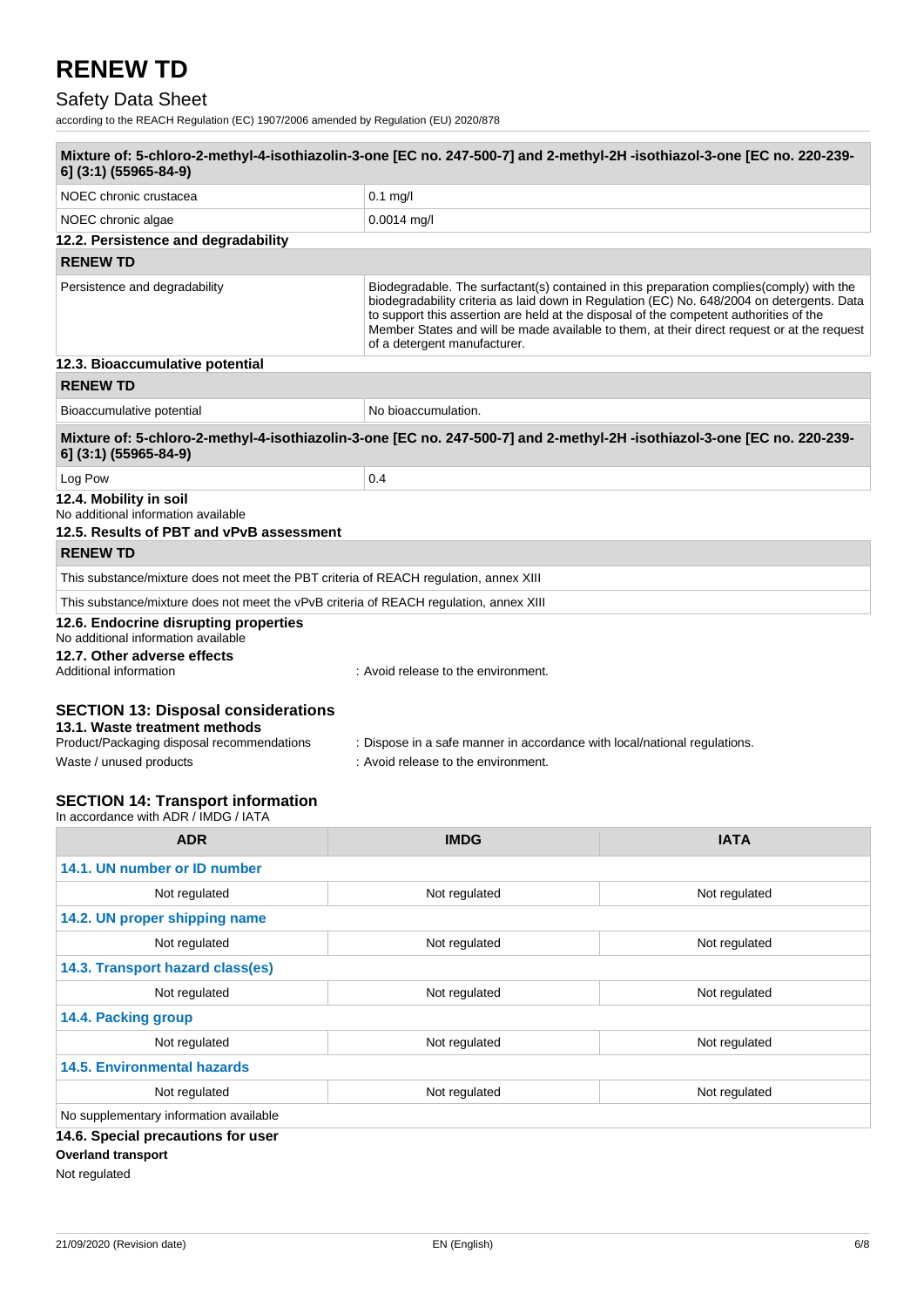### Safety Data Sheet

according to the REACH Regulation (EC) 1907/2006 amended by Regulation (EU) 2020/878

#### **Transport by sea**

Not regulated

#### **Air transport**

Not regulated

**14.7. Maritime transport in bulk according to IMO instruments** Not applicable

## **SECTION 15: Regulatory information**

#### **15.1. Safety, health and environmental regulations/legislation specific for the substance or mixture**

#### **15.1.1. EU-Regulations**

Contains no REACH substances with Annex XVII restrictions

Contains no substance on the REACH candidate list

Contains no REACH Annex XIV substances

Contains no substance subject to Regulation (EU) No 649/2012 of the European Parliament and of the Council of 4 July 2012 concerning the export and import of hazardous chemicals.

Contains no substance subject to Regulation (EU) No 2019/1021 of the European Parliament and of the Council of 20 June 2019 on persistent organic pollutants

Contains no substance subject to REGULATION (EU) No 1005/2009 OF THE EUROPEAN PARLIAMENT AND OF THE COUNCIL of 16 September 2009 on substances that deplete the ozone layer.

Contains no substance subject to Regulation (EU) 2019/1148 of the European Parliament and of the Council of 20 June 2019 on the marketing and use of explosives precursors.

VOC content : 20 g/l

#### **Allergenic fragrances > 0,01%:**

**CITRONELLOL** 

| Detergent Regulation (648/2004/EC): Labelling of contents: |               |  |
|------------------------------------------------------------|---------------|--|
| Component                                                  | $\frac{9}{6}$ |  |
| non-ionic surfactants                                      | $< 5\%$       |  |
| METHYLCHLOROISOTHIAZOLINONE (AND) METHYLISOTHIAZOLINONE    |               |  |
| <b>METHYLISOTHIAZOLINONE</b>                               |               |  |
| <b>BENZISOTHIAZOLINONE</b>                                 |               |  |
| perfumes                                                   |               |  |
| <b>CITRONELLOL</b>                                         |               |  |

Contains no substance subject to Regulation (EC) 273/2004 of the European Parliament and of the Council of 11 February 2004 on the manufacture and the placing on market of certain substances used in the illicit manufacture of narcotic drugs and psychotropic substances.

#### **15.1.2. National regulations**

No additional information available

#### **15.2. Chemical safety assessment**

No chemical safety assessment has been carried out

## **SECTION 16: Other information**<br>Data sources

: REGULATION (EC) No 1272/2008 OF THE EUROPEAN PARLIAMENT AND OF THE COUNCIL of 16 December 2008 on classification, labelling and packaging of substances and mixtures, amending and repealing Directives 67/548/EEC and 1999/45/EC, and amending Regulation (EC) No 1907/2006.

Other information in the state of the state of the state of the state of the state of the state of the state of the state of the state of the state of the state of the state of the state of the state of the state of the st

| Full text of H- and EUH-statements: |                                                                   |  |
|-------------------------------------|-------------------------------------------------------------------|--|
| Acute Tox. 2 (Dermal)               | Acute toxicity (dermal), Category 2                               |  |
| Acute Tox. 2 (Inhalation)           | Acute toxicity (inhal.), Category 2                               |  |
| Acute Tox. 3 (Oral)                 | Acute toxicity (oral), Category 3                                 |  |
| Aquatic Acute 1                     | Hazardous to the aquatic environment - Acute Hazard, Category 1   |  |
| Aquatic Chronic 1                   | Hazardous to the aquatic environment - Chronic Hazard, Category 1 |  |